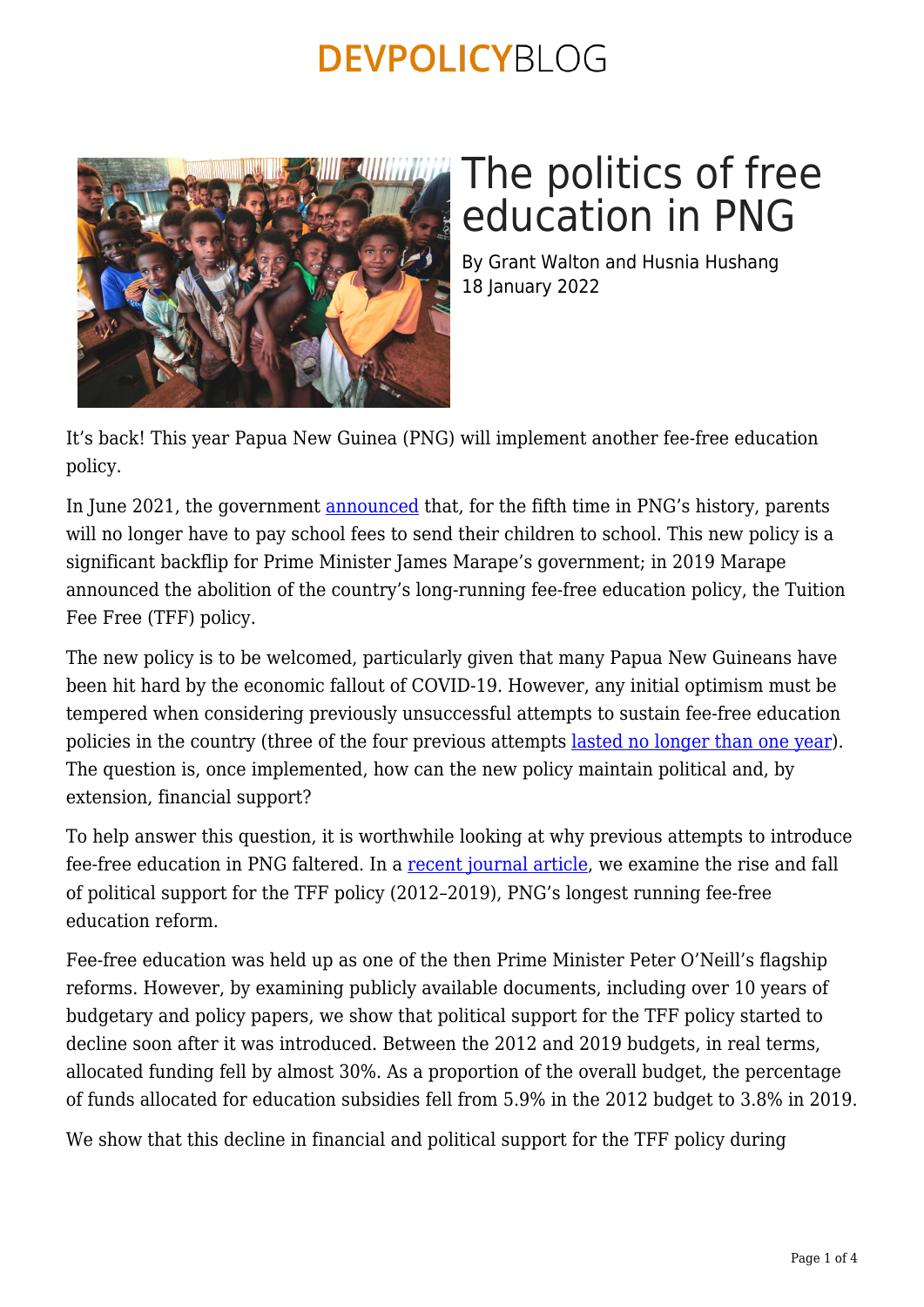O'Neill's tenure was accompanied by a steady shifting of administrative powers and funding from national to subnational governments. This included passing the District Development Authority Act 2014 (which increased the autonomy of district governments), and transferring responsibility for the administration of the TFF policy to five select provinces (Milne Bay, Enga, Morobe, East New Britain and New Ireland), starting with Enga in 2014. The government also increased funding for provinces and district governments through, for example, constituent development funds (known as Services Improvement Program funds), transferring 30% of the TFF subsidy to districts, and increasing provincially-controlled educational function grants.

By the time Marape took the reins, the national government (as well as local schools) had lost control over much of the TFF subsidy and other funding designed to aid its implementation.

Both Marape and his treasurer Ian Ling-Stuckey said the government abolished the TFF policy because of the state of the economy they inherited from the O'Neill-led government, levels of corruption associated with the policy, and concerns about education quality, attrition, graduate opportunities and parental responsibility (some feared that not paying fees made parents less inclined to engage with schools). While there is a degree of truth to all of these concerns, it is also true that the new Marape government, initially at least, significantly cut the education subsidy while continuing to increase funding to subnational governments. The Marape government also promised to retain agreements made with the five provinces (Milne Bay, Enga, Morobe, East New Britain and New Ireland) that the O'Neill government had allowed to manage (previously national) government school fee grants/subsidies, along with [an additional three](https://www.pnginsightblog.com/2021/02/png-govt-tuition-fee-subsidy-2021-press.html) (East Sepik, Northern and Eastern Highlands).

In other words, Marape ultimately prioritised subnational administrations over national feefree education.

There are good arguments for shifting administrative, political and financial power to lower levels of government. Still, many scholars note that, to ensure equity and a coordinated approach, fee-free education policies work best when they are centrally administered and resourced. In PNG, many subnational governments, particularly districts, [do not have the](https://devpolicy.org/creeping-re-centralisation-pngs-education-sector-20160615/) [capacity](https://devpolicy.org/creeping-re-centralisation-pngs-education-sector-20160615/) to effectively manage education funds.

In our paper, we go into far more detail about how policy-makers and others can anticipate and respond to arguments that are often raised against fee-free education policy (including that they encourage laziness amongst parents). One key takeaway is that, if PNG is to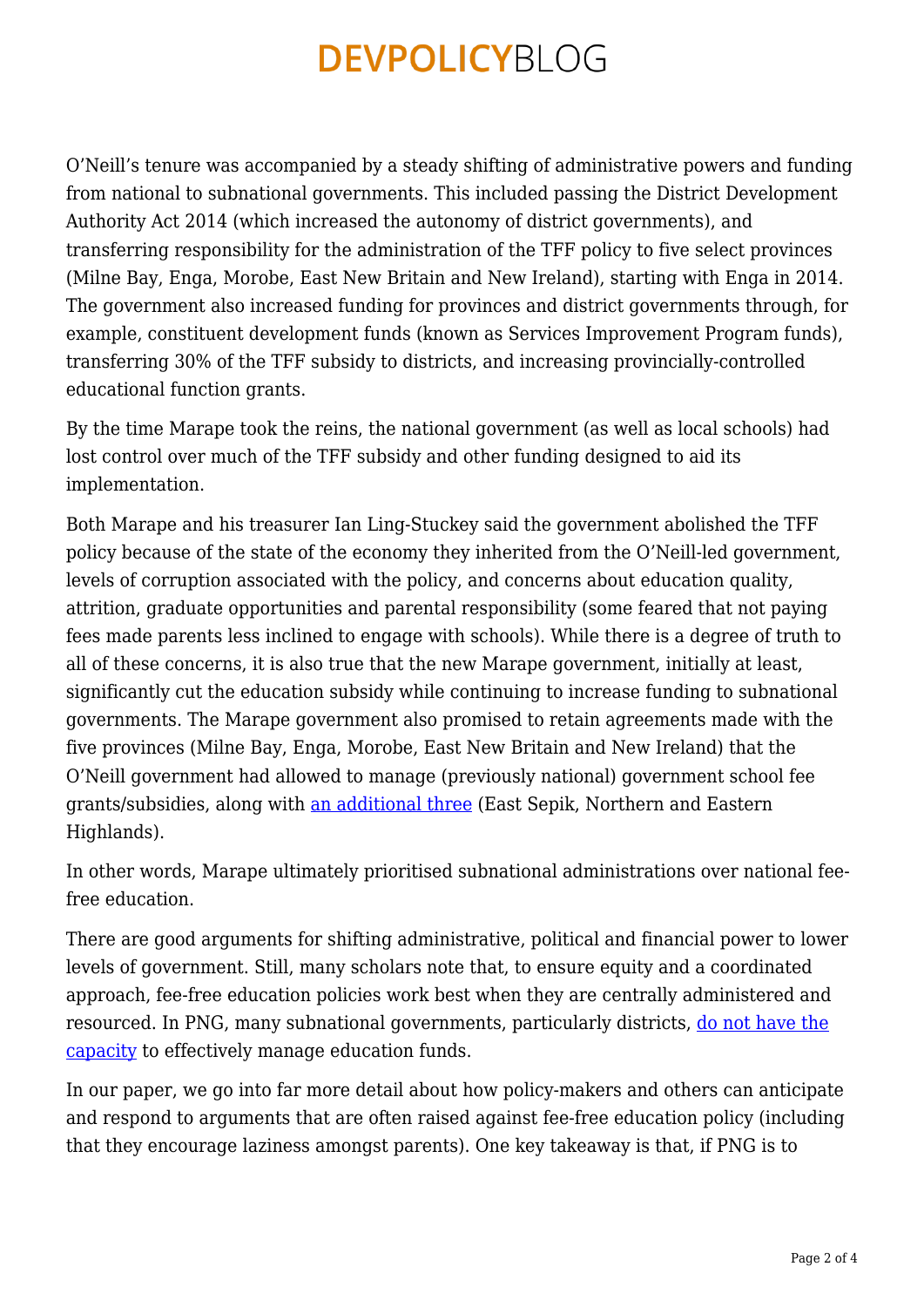introduce a more sustainable fee-free education policy, it will be crucial that politicians are able to resist calls to decentralise the management and funding of the policy to lower levels of government – particularly where subnational governments lack the capacity to manage devolved funds.

Subnational governments should play a role in delivering education policy, but not to the detriment of national fee-free education.

Recently, there have been some signs that the government's new education policy might be trying to strike the right balance. The policy [allocates 15%](https://www.thenational.com.pg/transporting-materials-still-a-challenge/) of the education subsidy for provinces and districts to procure teaching and learning materials. This is half of what was earmarked for districts under the TFF policy.

Still, politicians in PNG are incentivised to channel resources into subnational administrations because they are better able to distribute funding to their supporters and, in most cases, less likely to be held accountable. Given this, the national government will likely continue to face pressure to redirect funding and administrative power to subnational governments. Resisting this pressure, and striking the right balance between central and subnational funding and administration, is all the more important given that, in the 2022 budget, funding for the new policy – [supported](https://edu.pngfacts.com/education-news/australia-to-pay-schools-fees-for-primary-schools-in-png-for-2022-academic-year) by \$35 million of Australian aid – is 34% less than the O'Neill government allocated for the TFF policy in 2012.

*This blog is based on an article in [Asia & the Pacific Policy Studies](https://onlinelibrary.wiley.com/journal/20502680) journal, [The politics of](https://onlinelibrary.wiley.com/doi/full/10.1002/app5.339) [undermining national fee-free education policy: Insights from Papua New Guinea](https://onlinelibrary.wiley.com/doi/full/10.1002/app5.339) by Grant Walton and Husnia Hushang. All articles in the journal are free to read and download.*

#### **Disclosure**

*This research was supported by the Pacific Research Program, with funding from the Department of Foreign Affairs and Trade. The views are those of the authors only.*

#### **About the author/s**

#### **Grant Walton**

Grant Walton is a Fellow at the Development Policy Centre and Chair of the [Transnational](https://tric.crawford.anu.edu.au/) [Research Institute on Corruption](https://tric.crawford.anu.edu.au/) and the author of *[Anti-Corruption and its Discontents:](https://www.routledge.com/Anti-Corruption-and-its-Discontents-Local-National-and-International-Perspectives/Walton/p/book/9780367245221) [Local, National and International Perspectives on Corruption in Papua New Guinea](https://www.routledge.com/Anti-Corruption-and-its-Discontents-Local-National-and-International-Perspectives/Walton/p/book/9780367245221)*.

#### **Husnia Hushang**

Husnia Hushang is School Administrator at the ANU Research School of Economics, and a Research Assistant at the Development Policy Centre. She has a Masters of Public Policy